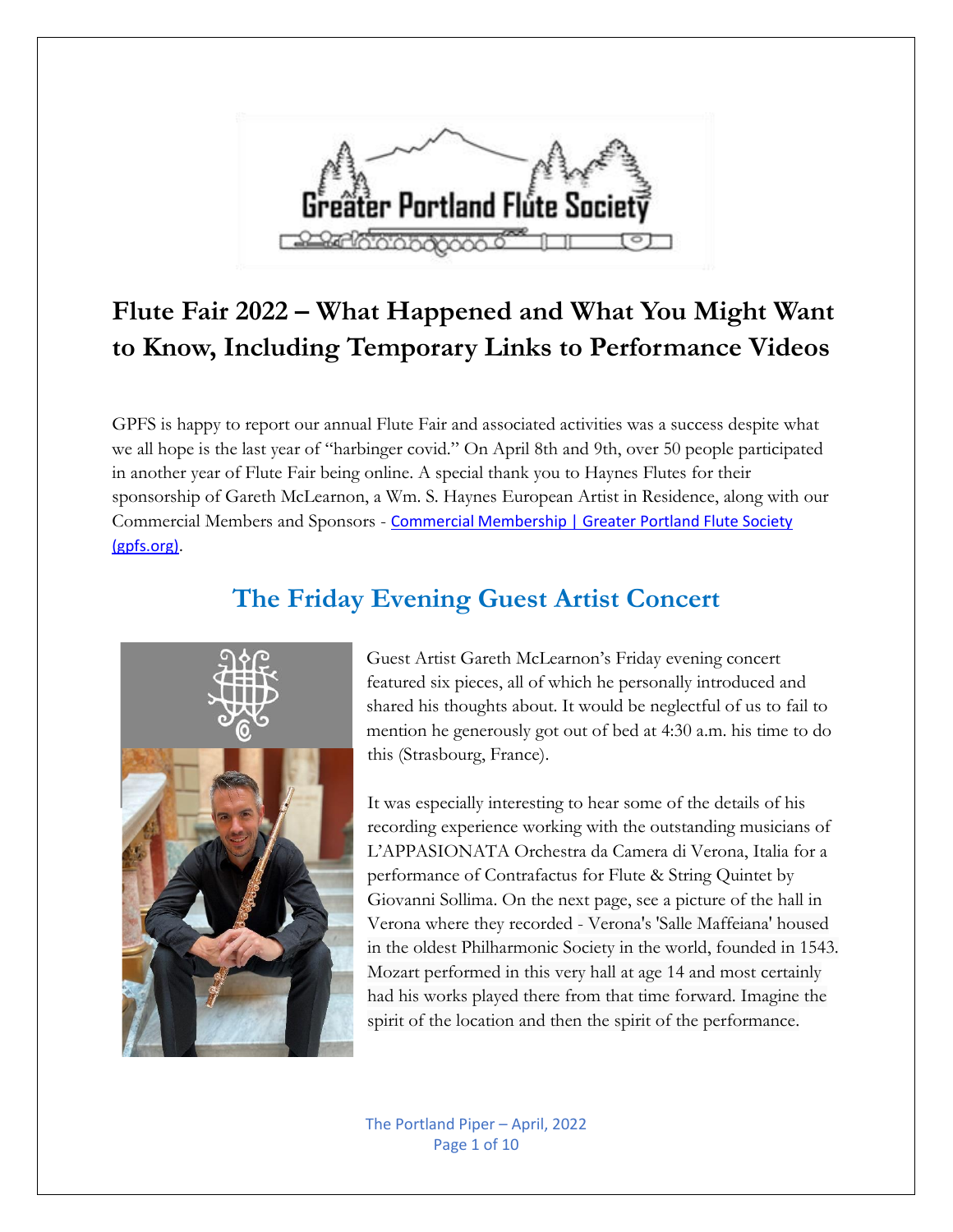

One of the most memorable pieces on the program was the Contrafactus for Flute and String Quartet composed by Giovanni [Sollima](https://www.giovannisollima.org/). Sollima is the internationally renowned Italian composer and cellist (born 1962) who has collaborated with "the greats," including cellist YoYo Ma. In short, this piece simply must be heard. Keep your eye on Gareth's social media as he will gradually be releasing each of the recordings he created for our event. **That said, the recordings on YouTube that were used for Flute Fair can still, as of the time of this publication, be used. You can find the links below, for now.**

In addition to Sollima's piece, Gareth performed the Mozart Flute Quartet in D Major arranged by him for strings and three of his own compositions/arrangements. See the program below, including the YouTube links which for now are active. So, you can listen to the performances yourself.



The Portland Piper – April, 2022 Page 2 of 10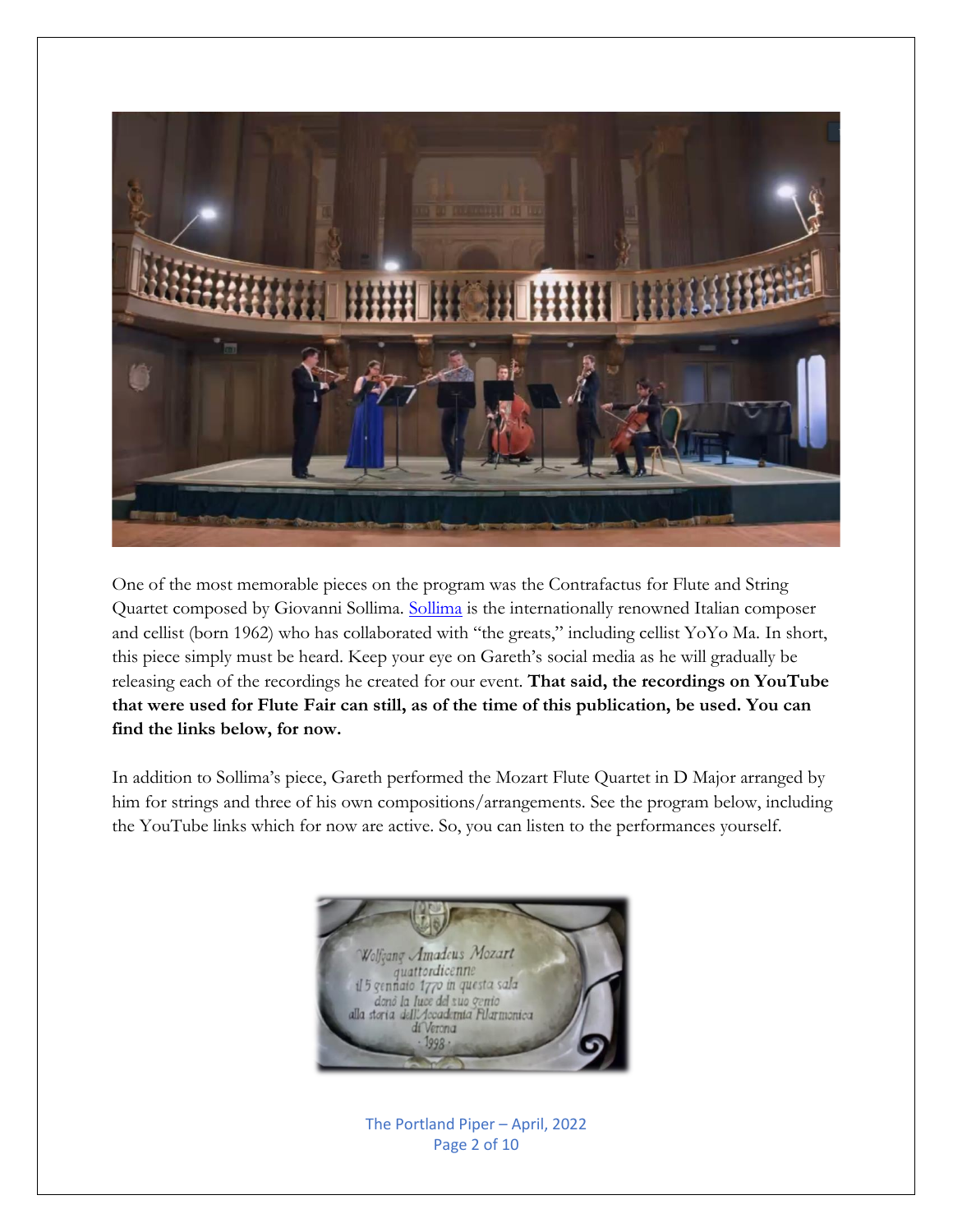#### **PROGRAM & LINKS**

Mozart: Flute Quartet in D Major K285: 15:00 (w/strings) [https://youtu.be/SZUm\\_1IYGEw](https://youtu.be/SZUm_1IYGEw)

McLearnon: Cosmic Dawn for Flute Ensemble: 6:00 Originally written for four flutes, alto and bass/contra [-https://youtu.be/2GZ5zPiGON0](https://youtu.be/2GZ5zPiGON0)

McLearnon: Single Yellow Line for Flute Quintet (brand new arrangement): 4:00 Originally written for six flutes, alto and bass [-https://youtu.be/0Pg-nxzASPo](https://youtu.be/0Pg-nxzASPo)

Trad. Arr. McLearnon: A Few Wee Jigs for Flute & Flute Ensemble (new arrangement) 3:00 <https://youtu.be/F3EycYC8Io8>

Sollima: Contrafactus for Flute & String Quintet: 12:00 - <https://youtu.be/rnJT5sX5NyU>

Trad. (Arr. McLearnon): Danny Boy for Flute & Strings: 4:00 - [https://youtu.be/WrSiLh-](https://youtu.be/WrSiLh-Yb7M)[Yb7M](https://youtu.be/WrSiLh-Yb7M)

With musical collaborators from L'APPASIONATA Orchestra da Camera di Verona, Italia

Lorenzo Gugole: Violin I Elisa Spremulli: Violin II Vincenzo Starace: Viola Andrea Marcolini: Cello Matteo Zabadneh: Double Bass

The Portland Piper – April, 2022 Page 3 of 10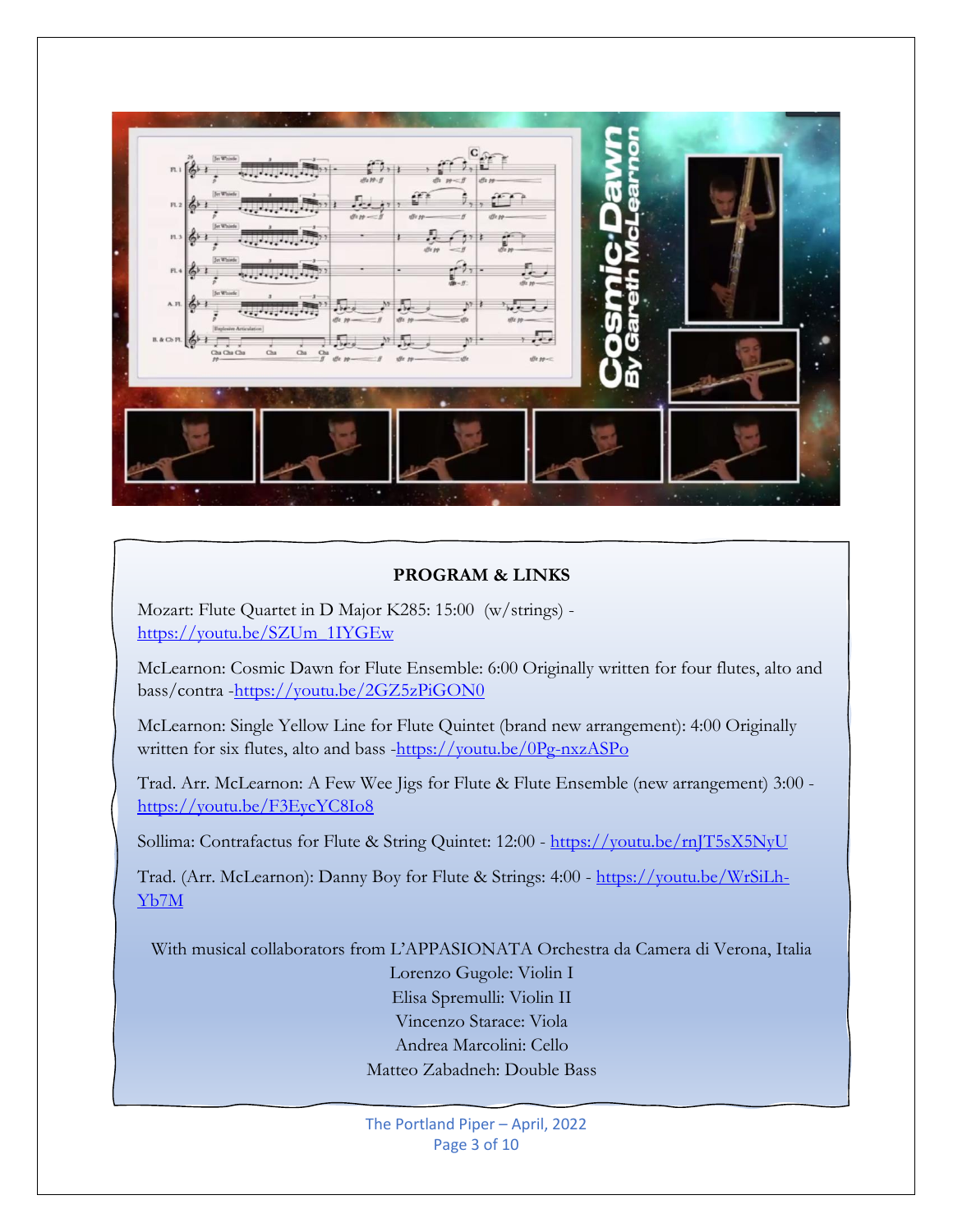

## **Saturday Flute Fair Day**

### **Guest Artist Workshops**

On Saturday, Gareth presented two robust workshops. Below you will find brief descriptions and links to the presentation materials.

*To learn more about these workshops please see our summary in this April, 2022 issue of The Portland Piper.*

❖ **HANDOUT 1- [Demystifying Great Flute Tone: Fundamentals, Artistry and Myth-](https://static1.squarespace.com/static/5caf2f51ab1a622a37ccc279/t/6047ecd8681a9d7cafb8db88/1615326428148/Demystifying+Great+Flute+Tone+2021.pdf)[Busting.](https://static1.squarespace.com/static/5caf2f51ab1a622a37ccc279/t/6047ecd8681a9d7cafb8db88/1615326428148/Demystifying+Great+Flute+Tone+2021.pdf)** In short, he covers: the basics of how you make a sound on the flute; where you strike the wall for high, middle and low notes (focal point and air direction); air speed; how much of the embouchure hole to cover; sculpting of the air stream; his model for and the characteristics of good fundamental tone in all registers; tone colors, including his coffee analogy, pictures below; "sing it" method to tune into colors; projection as different types of speech; and, vibrato and breathing, including some serious myth busting.

> Channeling Marcel Moyse, his final Tone Workshop counsel is to always play generously from your heart - "I long ago observed that the real beauty of the sound comes from the generosity of the heart." (M. Moyse)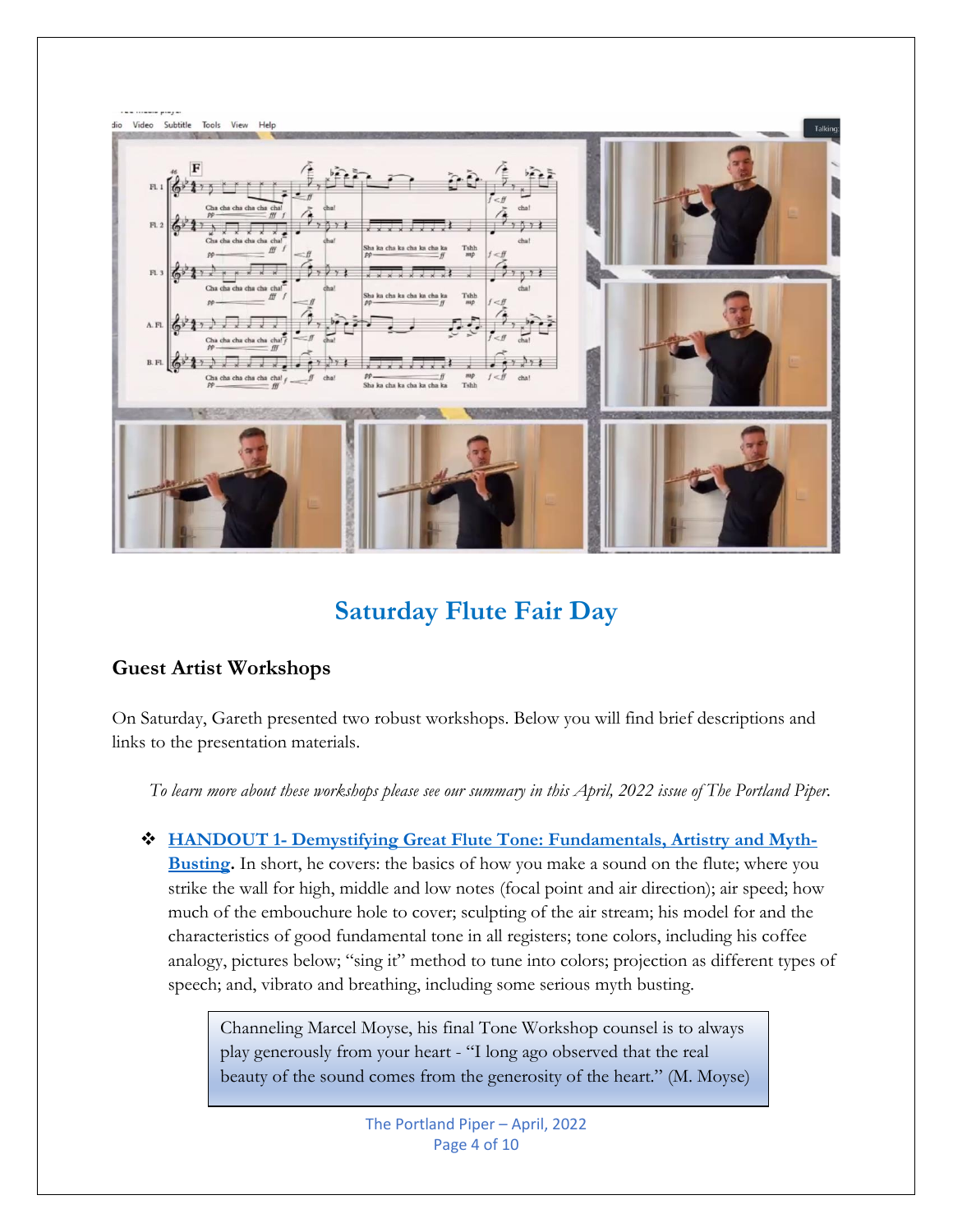❖ **HANDOUT 2 - [The Whistle Stop Tour of Extended Techniques: A "Flutes Out"](https://static1.squarespace.com/static/5caf2f51ab1a622a37ccc279/t/5ea7fff75ce2226efcc57933/1588068362023/The+Whistle+Stop+Tour+of+Extended+Techniques.pdf)  [Exploration of the Most Common Contemporary Techniques for the Flute.](https://static1.squarespace.com/static/5caf2f51ab1a622a37ccc279/t/5ea7fff75ce2226efcc57933/1588068362023/The+Whistle+Stop+Tour+of+Extended+Techniques.pdf)** This was a whistle stop tour indeed! While still managing to provide for each technique a very specific learning strategy and benefit for our own playing, he *briefly* covers the topics of: flutter tonguing; harmonics; alternative fingerings; multiphonics; glissando; quarter tones; key clicks; timbral trills & hot trills; ultra-high notes; singing and playing; difference tones with singing and playing; residual tone; explosive articulation; tongue pops; jet whistle; tongue stops/rams; whale sound; ghost/dampened notes; non-standard tones; and, whistle tones.

### **Claimh Solais**



In addition to these two workshops, and his performance Friday evening, Gareth shared a video about the making of his new Haynes flute. <https://youtu.be/01QUIPPIDz4>

No words can describe the content of this video as well as hearing the joy and respect in Gareth's voice or seeing the photos of the instrument. It is only a few minutes long.

Watch it! Prepare yourself for feelings of wonder and utter desire, at least some rapid breathing. <https://youtu.be/01QUIPPIDz4>

The Portland Piper – April, 2022 Page 5 of 10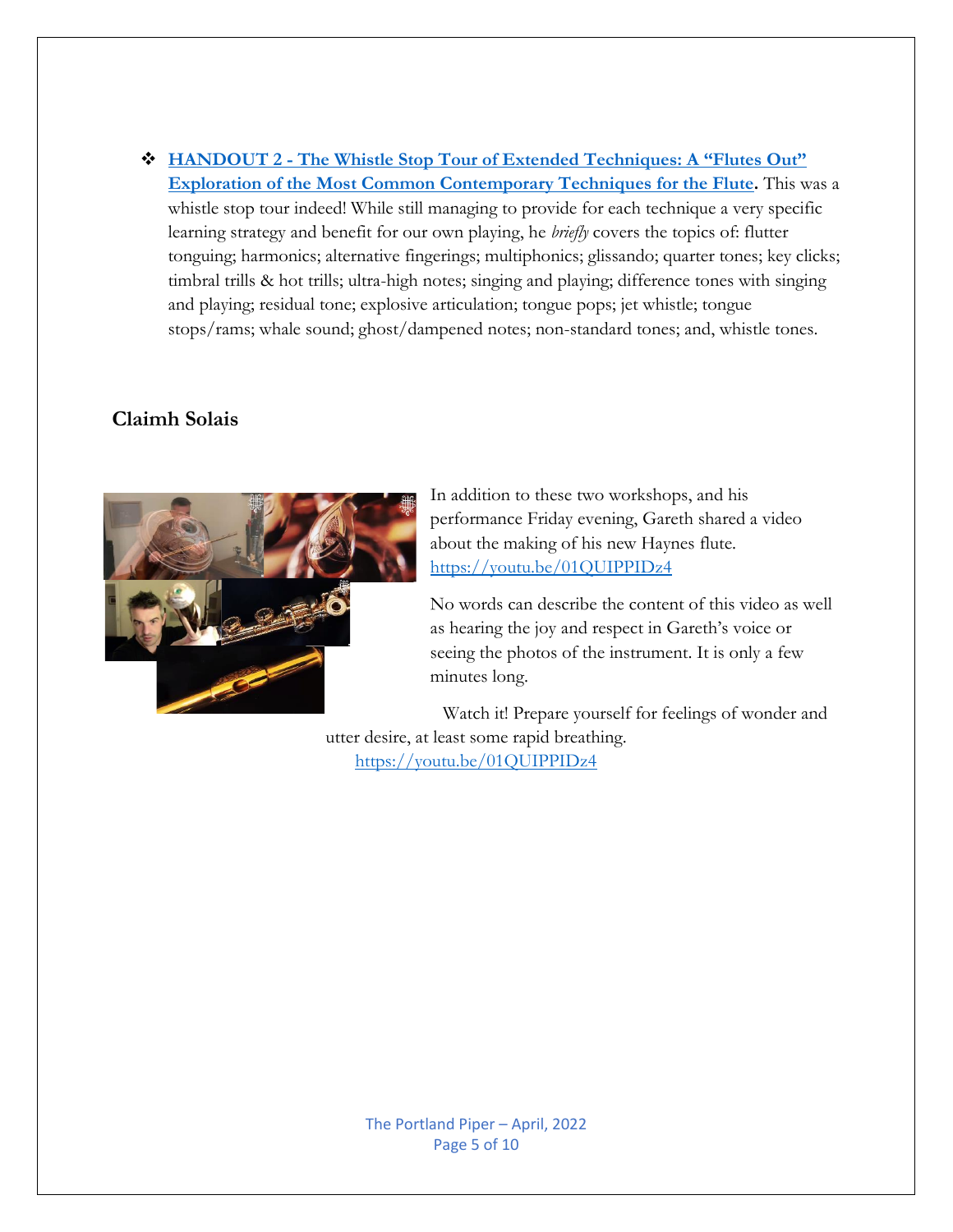### **Master Class with Gareth McLearnon**

Masterclass Performances: Performances in the Sara Lasky Masterclass with guest artist Gareth McLearnon was streamed on Saturday morning 4/9. There were four performers.

*To learn more about the master class performers, and hear some of Gareth's feedback please see our article in this April, 2022 issue of The Portland Piper.*

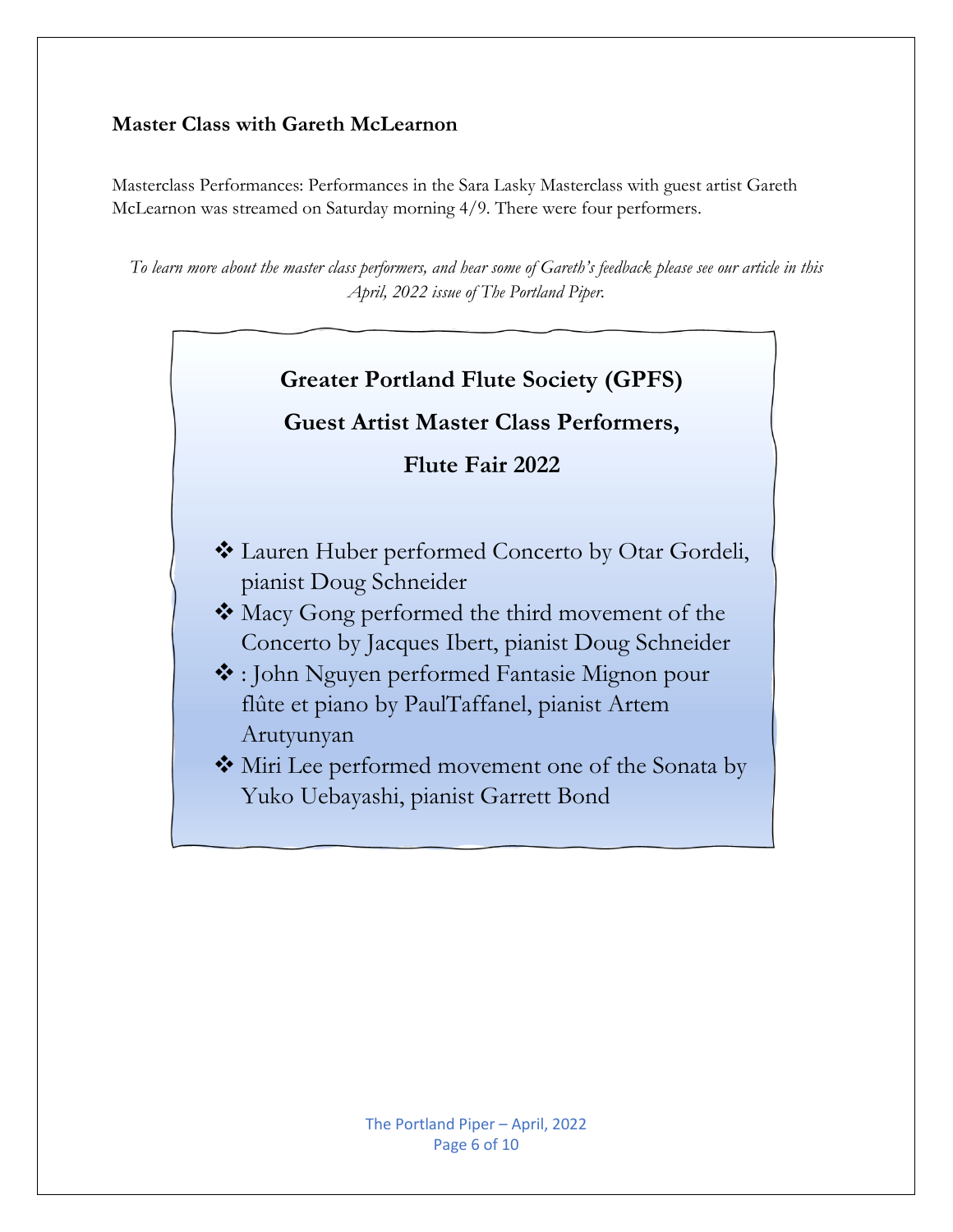### **Young Artist Competition**

"Music enhances the education of our youth by helping them to make connections and broadening the depth with which they think and feel. If we are to hope for a society of culturally literate people, music must be a vital part of our children's education."

Yo-Yo Ma

Last but not least, the day closed with the performance of the first-place winners of the junior and senior division Young Artist Competition.

*To learn more about this competition and the winners please see our article in this April, 2022 issue of The Portland Piper.*

- GPFS would like to thank everyone who helped with the Young Artist Competition.
- A special thanks to our amazing adjudicators, Phyllis Louke, Dr. Sydney Carlson, Alicia DiDonato Paulsen, and Dr. Jacqueline Cordova-Arrington. As competition judges they took time to give detailed comments to every entering participant.
- We extend another thank you to Dr. Sydney Carlson and Amelia Lukas for their time in providing a lesson for the 2nd place winners.
- We congratulate each of the 13 participants for their hard work and wonderful videos. The adjudicators were so pleased!
- Thank you to Alicia Rasmussen and Hear No Evil for their donation to the 2022 Young Artist Competition. Such donations help GPFS support the costs associated with such events such as prize awards and paying pianist collaborators.
- The GPFS Young Artist Competition occurs annually with the release of the application in early February. Watch for communication about next year's competition.
- Lastly, a big congratulations to our winners! Learn a little bit about them below.

### **Junior Division Winners**

**FIRST PLACE: Talia Mesecar SECOND PLACE: Jamie Chen**

#### **Senior Division Winners**

#### **FIRST PLACE: Victor Ceja SECOND PLACE: Diego Fernandez**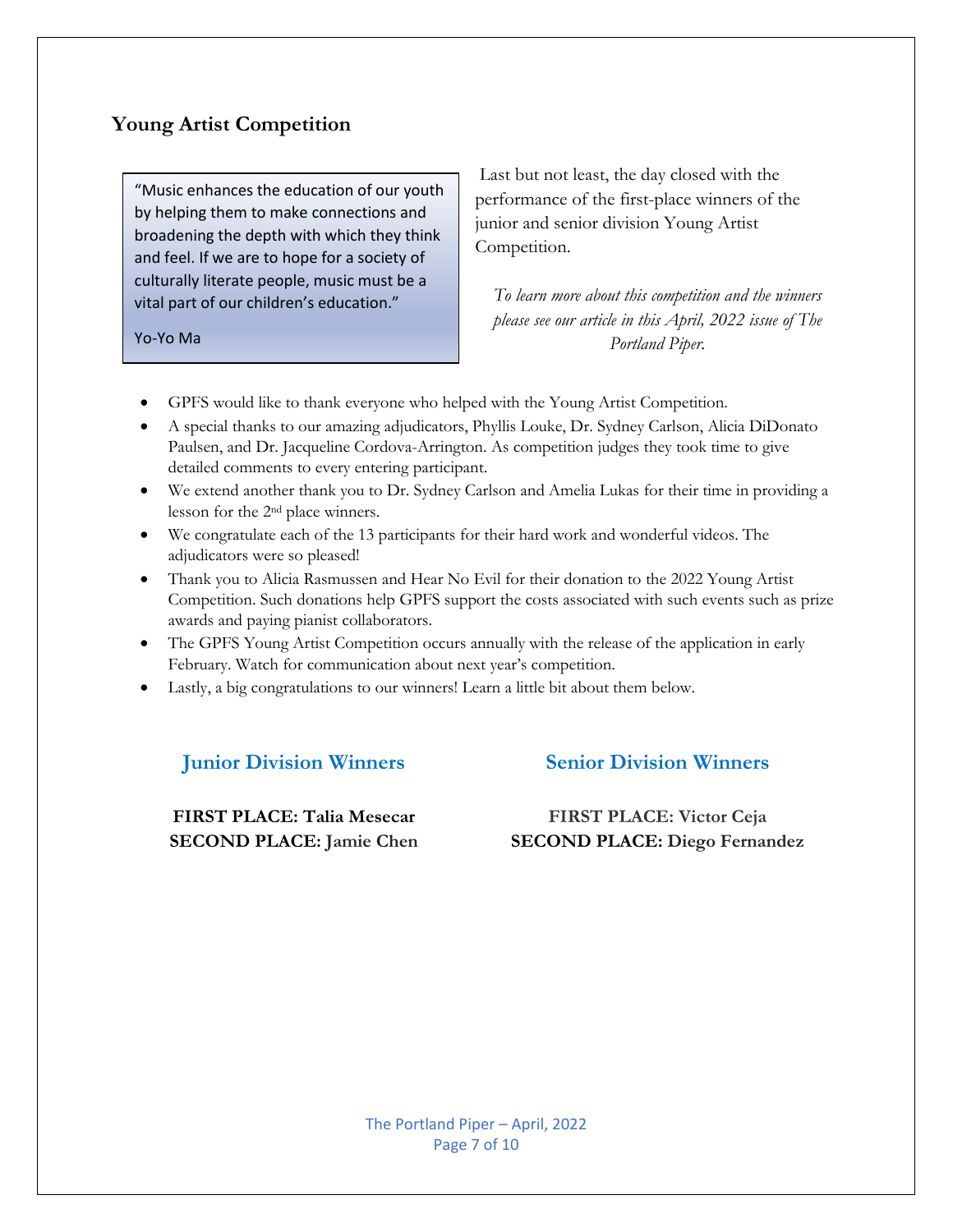# **Sponsors & Commercial Members**

GPFS acknowledges with gratitude the many years of support from our [Sponsors and Commercial Members.](https://gpfs.org/Commercial-Membership) It is because of their excellence that the GPFS mission can excel and celebrate our 44<sup>th</sup> year of extraordinary programming for the greater Portland area, including hosting visiting artists and local events, student study grants and a range of other resources for members and the community of flutists at large.

# **GPFS 2021-2022 Program Sponsors**

*The Greater Portland Flute Society thanks our Sponsors for their extraordinary support! Please show your appreciation by giving them your patronage.*



[Brannen Brothers Flutemakers, Inc.](https://www.brannenflutes.com/) 58 Dragon Court Woburn, MA 01801-1014 781-935-9522[, brannen@brannenflutes.com](mailto:brannen@brannenflutes.com)



#### [Canter Flute Repair](https://www.canterfluterepair.com/)

*Flute Repair Specialists* Beaverton, OR Straubinger & Muramatsu Certified JS Engineering Gold Pads 971-266-4096

The Portland Piper – April, 2022 Page 8 of 10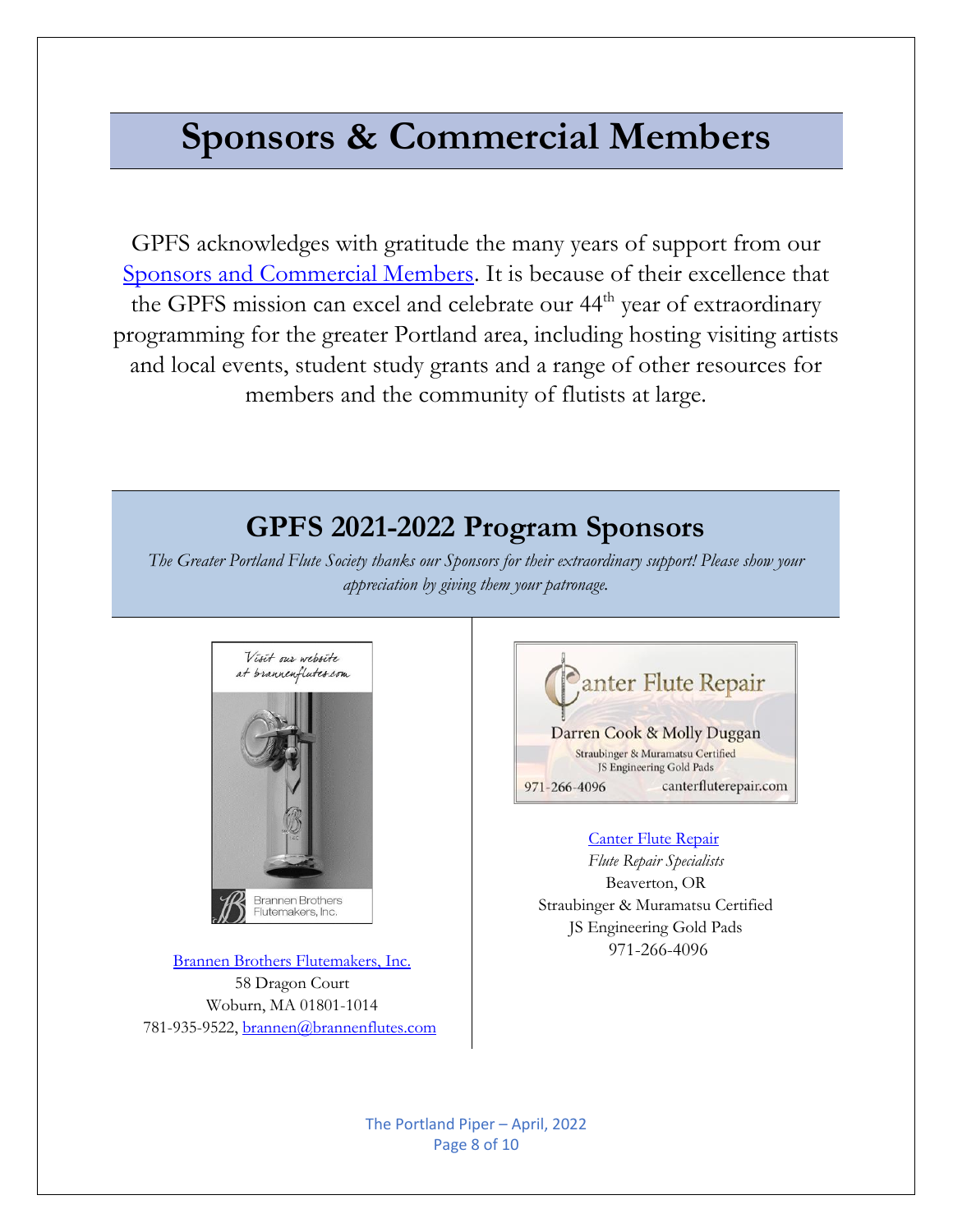# **GPFS 2021-2022 Program Sponsors**

*The Greater Portland Flute Society thanks our Sponsors for their extraordinary support! Please show your appreciation by giving them your patronage.*

 $\setminus$ 



[www.wmshaynes.com](https://d.docs.live.net/b7076dfbb4084dbc/Documents/www.wmshaynes.com)

The Portland Piper – April, 2022 Page 9 of 10

By appointment only [Watch video](https://youtu.be/BgWCvqB92CU)